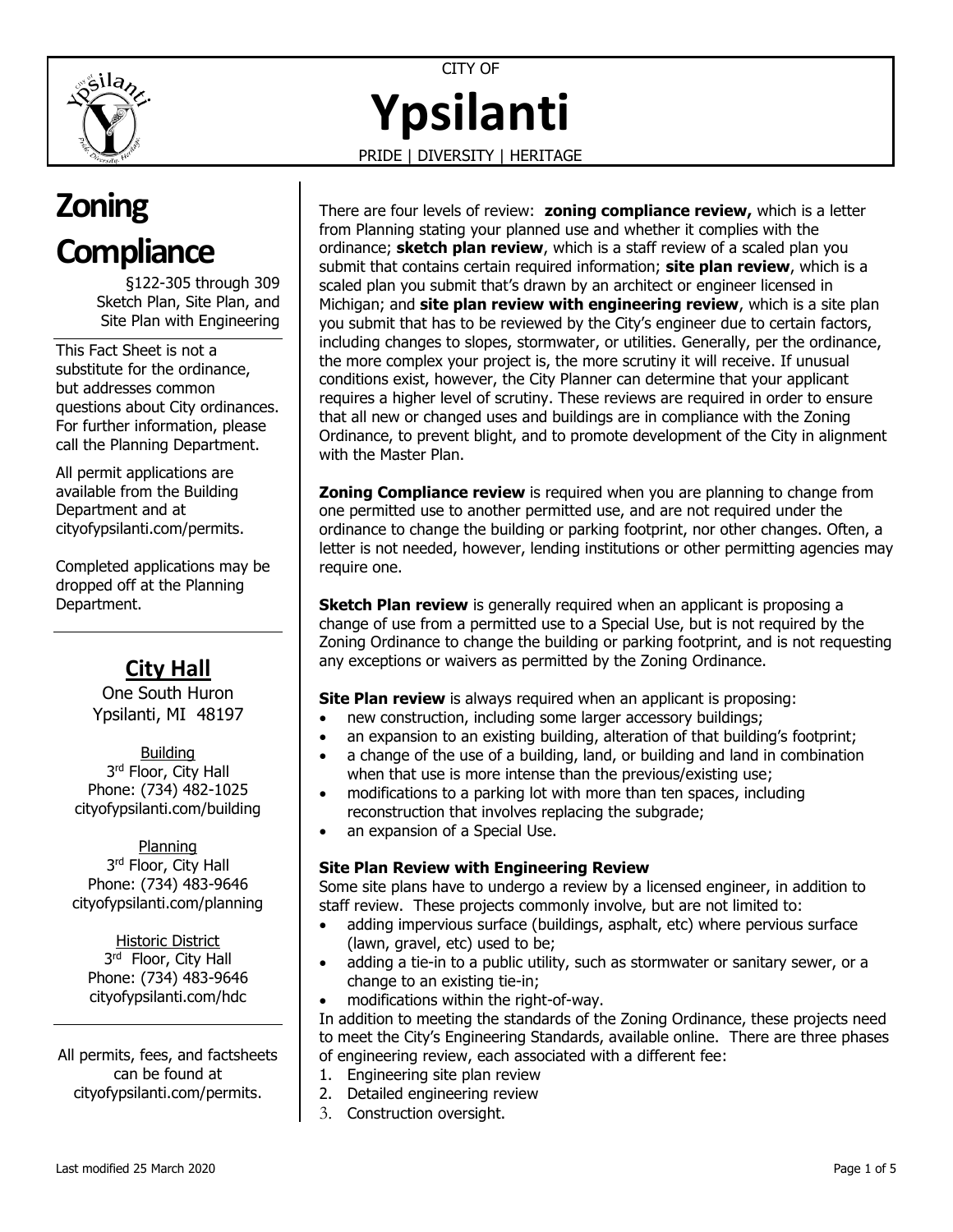

# **City of Ypsilanti Planning & Development Department**

One South Huron ۰ Ypsilanti, MI 48197 Phone: (734) 483-9646 www.cityofypsilanti.com

# **SITE PLAN REVIEW PROCESS**

If your application is complete and received by 4:00 p.m. on the third Wednesday of the month, it will generally be heard in front of Planning Commission at their regular meeting at 7:00 p.m. in Council Chambers of City Hall on the third Wednesday of the following month. If your application can be reviewed administratively (rare), please allow four to six weeks.

Once your site plan has been approved by the Planning Commission, there are often conditions that need to be met that can be reviewed and approved administratively. You will receive a letter &/or email from the Planning Department detailing a list of any conditions that are outstanding and the next steps. Once final planning approvals have been granted, the applicant has six months to begin the project, or the approvals will expire.

In most cases, the process is as follows:

- 1. Planning & Development Department receives the application and fees. Applicant will be contacted to confirm that the application has been received within 3-5 working days, and advised if additional reviews, such as variance application, lot split or combination application, or engineering drawings are necessary.
	- If required, submit detailed engineering plans for review. Engineering plans must be approved by the Planning & Development Department before beginning construction.
	- If required, complete and submit Historic District Work Permit Application to the Building Department. Proposed work must be approved by Historic District Commission.
- 2. Applicant attends Planning Commission meeting at 7:00 pm in Council Chambers of Ypsilanti City Hall. After staff presentation, the applicant will be provided an opportunity to speak on the project.
- 3. After Planning Commission decision, applicant will be notified of the Commission's decision and the next steps in permitting process, in writing.
- 4. If detailed engineering review was required, then a preconstruction meeting must be held before beginning construction. Otherwise, once Planning Department approval has been granted, the applicant may seek Building Department and other approvals.
- 5. Once work is complete, complete and submit a Certificate of Occupancy Application to the Building Department. All Planning & Development requirements must be met. If applicable, Building, Fire, Engineering and Historic District Commission requirements must also be met.

Note: your project may be subject to applicable provisions of the Michigan State Barrier-Free code and the federal Fair Housing Amendments Act of 1988. If you have any questions about this, please consult your project professional.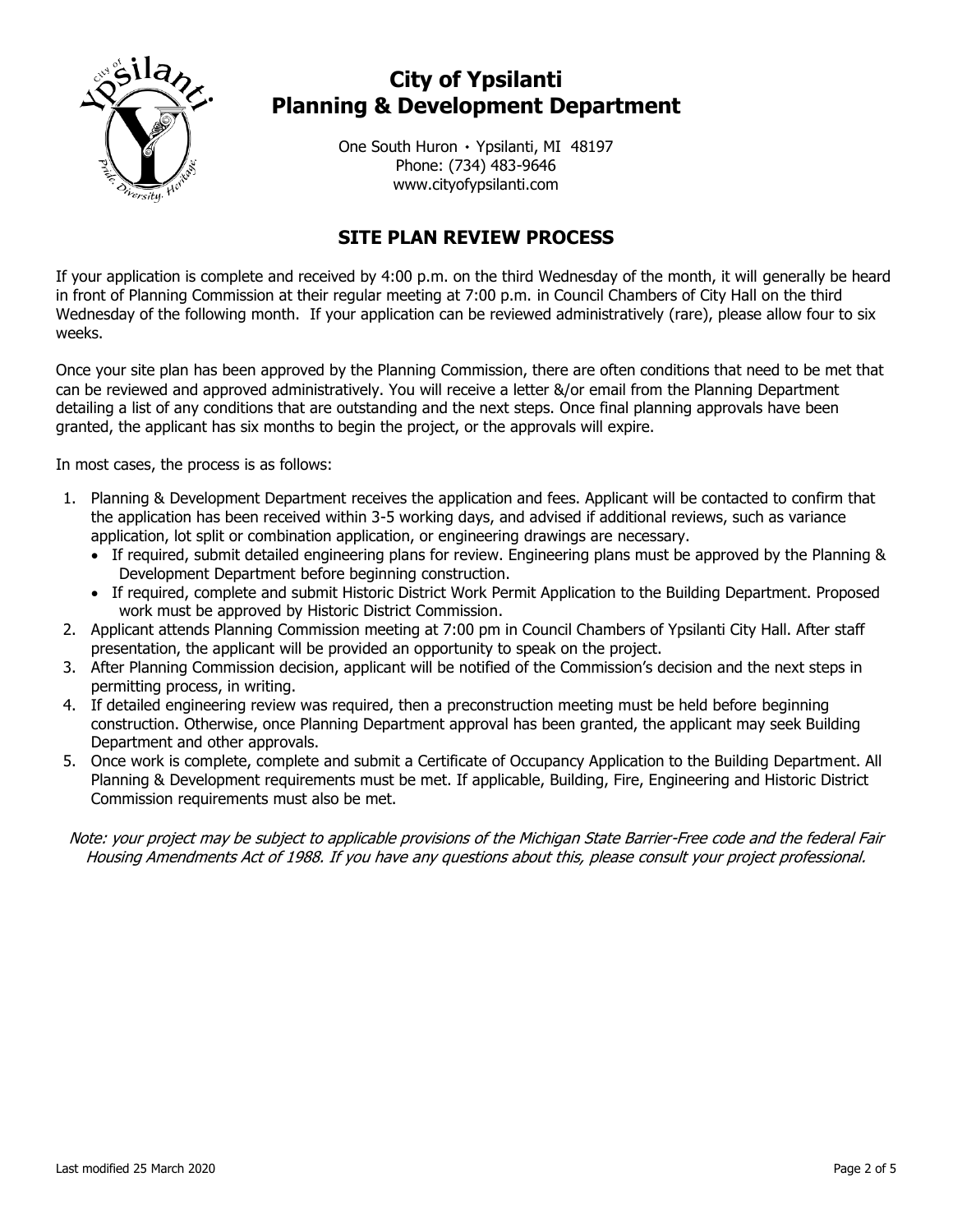## **SITE PLAN REVIEW APPLICATION**

INCOMPLETE APPLICATIONS WILL NOT BE ACCEPTED.

| <b>Applicant</b> |       |     |
|------------------|-------|-----|
| Name             |       |     |
|                  |       |     |
|                  |       |     |
| Address          |       |     |
|                  |       |     |
|                  |       |     |
| City             | State | Zip |
|                  |       |     |
|                  |       |     |
| Phone            | Email |     |
|                  |       |     |
|                  |       |     |

#### **Property**

| Name of project                                                |
|----------------------------------------------------------------|
| Address                                                        |
| List all parcel identification numbers included in development |
| Property owner*                                                |
| Current use                                                    |
| Proposed use                                                   |
| Current zoning                                                 |
| Legal description of property (may be attached)                |

\*If applicant is not the property owner: applicant must attach property owner's written, notarized authorization of application.

#### **Signature**

| I hereby attest that the above information is accurate and complete. I am authorized to and grant permission to the City<br>of Ypsilanti staff to access the subject property for the purposes of preparing staff reports and/or evaluating this<br>application. |       |  |
|------------------------------------------------------------------------------------------------------------------------------------------------------------------------------------------------------------------------------------------------------------------|-------|--|
| Signature:                                                                                                                                                                                                                                                       | Date: |  |
| Print Name:                                                                                                                                                                                                                                                      |       |  |

**You must complete the checklist on the following page before turning in your application.**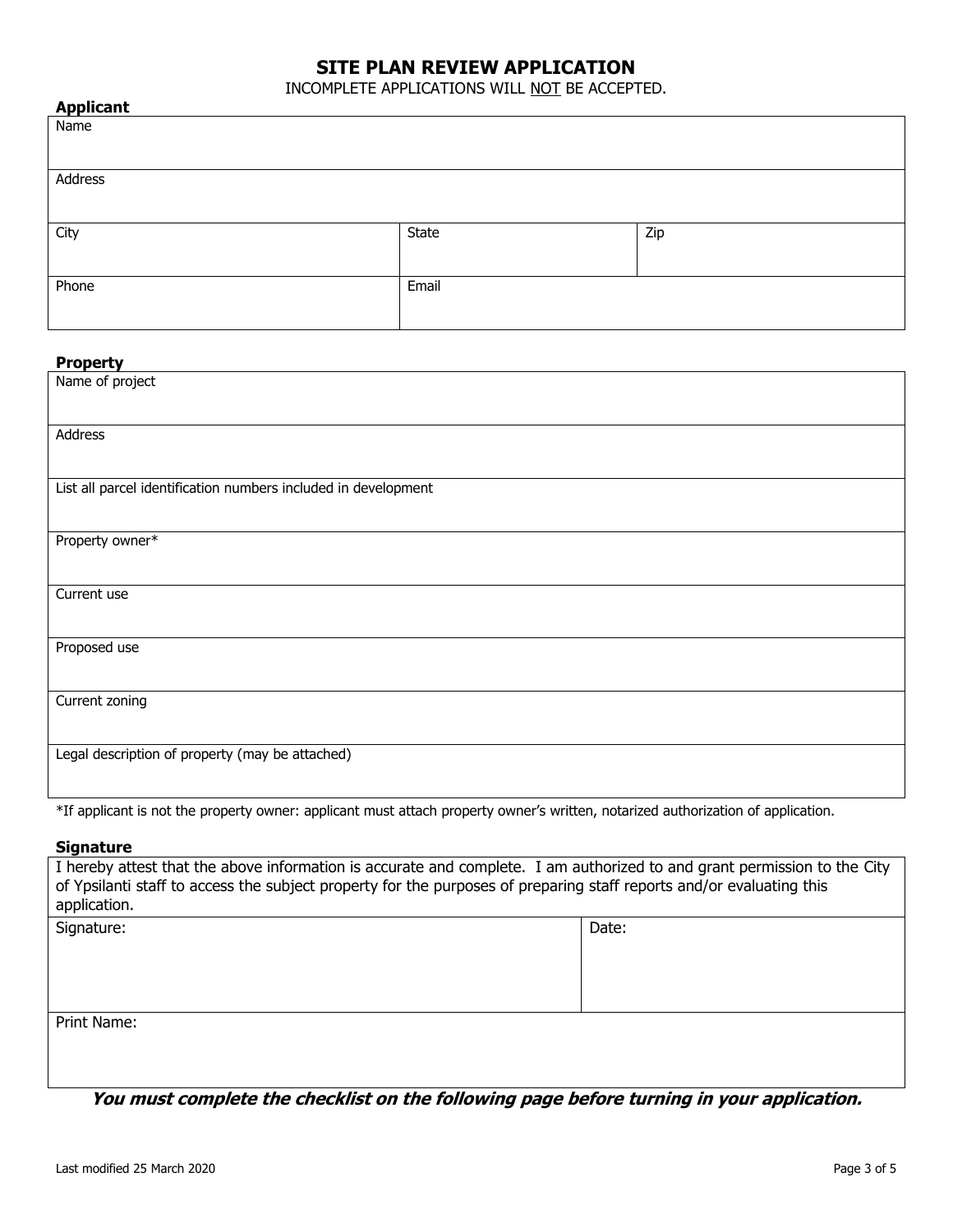## **Site Plan Required Information Checklist**

This checklist **must** be completed by site plan designer and submitted with site plan review application. The City Planner or Planning Commission may require other data they deem necessary. **Four full-size folded copies of the plans are required, as well as one electronic copy (PDF preferred).**

## **The Planning and Development Department will reject any incomplete submission.**

| <b>Project-identifying information</b>                                                                           |  |  |
|------------------------------------------------------------------------------------------------------------------|--|--|
| Name of project                                                                                                  |  |  |
| Brief description of project                                                                                     |  |  |
| Location map showing major thoroughfares and site location (no scale necessary)                                  |  |  |
| Name, address and phone number of the site owner                                                                 |  |  |
| Name, address and phone number of the developer                                                                  |  |  |
| Name, address and phone number of the plan designer and their professional seal                                  |  |  |
| <b>Existing conditions</b>                                                                                       |  |  |
| Scale (minimum of one inch equals 200 feet), north arrow, date of original drawing and any revisions             |  |  |
| Area of the site in square feet and acres, excluding all existing and proposed rights-of-way.                    |  |  |
| Property lines and dimensions, including lines and dimensions of all rights-of-way & easements                   |  |  |
| All structures and accessory structures, their uses and dimensions. These include but are not limited to         |  |  |
| buildings, signs, drives, parking areas, sidewalks, utilities, lighting, fences, flagpoles, and dumpsters/refuse |  |  |
| collection areas.                                                                                                |  |  |
| Location of abutting streets, existing and proposed rights-of-way, service drives, curb cuts, and access         |  |  |
| easements serving the site, as well as driveways opposite the site and all driveways within 100 feet of the      |  |  |
| site. The centerline of road rights-of-way shall be shown.                                                       |  |  |
| Use(s) of existing buildings                                                                                     |  |  |
| <b>Existing landscaping</b>                                                                                      |  |  |
| Dimensions of all structures and lot lines within 50 feet of the site                                            |  |  |
| Existing zoning of the site and all adjacent properties                                                          |  |  |
| <b>Proposed conditions</b>                                                                                       |  |  |
| Scale (minimum of one inch equals 200 feet), north arrow, date of original drawing and any revisions             |  |  |
| Any changes to site dimensions, and completed Lot Split/Combination Application                                  |  |  |
| Any changes to zoning, and completed Zoning Map Amendment or Text Amendment Application                          |  |  |
| Any variances requested, and completed Variance Application                                                      |  |  |
| Any changes to rights-of-way or easements on the property                                                        |  |  |
| All structures and accessory structures, their uses and dimensions, and addition information that may be         |  |  |
| required by code. These include but are not limited to buildings, signs, drives, parking areas, sidewalks,       |  |  |
| utilities, lighting, fences, flagpoles, and dumpsters/refuse collection areas.                                   |  |  |
| Building floor plans and architectural wall elevations.                                                          |  |  |
| Location and dimensions of any open-air uses, such as outdoor cafes, open-air sales, or outdoor storage          |  |  |
| Parking areas, access drives, or sidewalks, showing the method of surfacing, number and size of spaces,          |  |  |
| aisles, loading areas, and handicapped access ramps.                                                             |  |  |
| Landscape plan. Existing vegetation that is to be retained on the site shall be shown.                           |  |  |
| Direction and method of stormwater drainage, ground elevations of all existing buildings, site contours at 2     |  |  |
| foot intervals, drives and parking lots, and any unusual surface conditions. Include the method of collection;   |  |  |
| the method and location of the connection to existing stormwater system; and first flush method and type of      |  |  |
| device that is proposed.                                                                                         |  |  |
| Indicate all areas of this site that are located within floodplains.                                             |  |  |
| If phased construction is to be used, each phase must be noted and each phase must stand on its own.             |  |  |

Site designer initials: \_\_\_\_\_\_\_\_\_\_\_